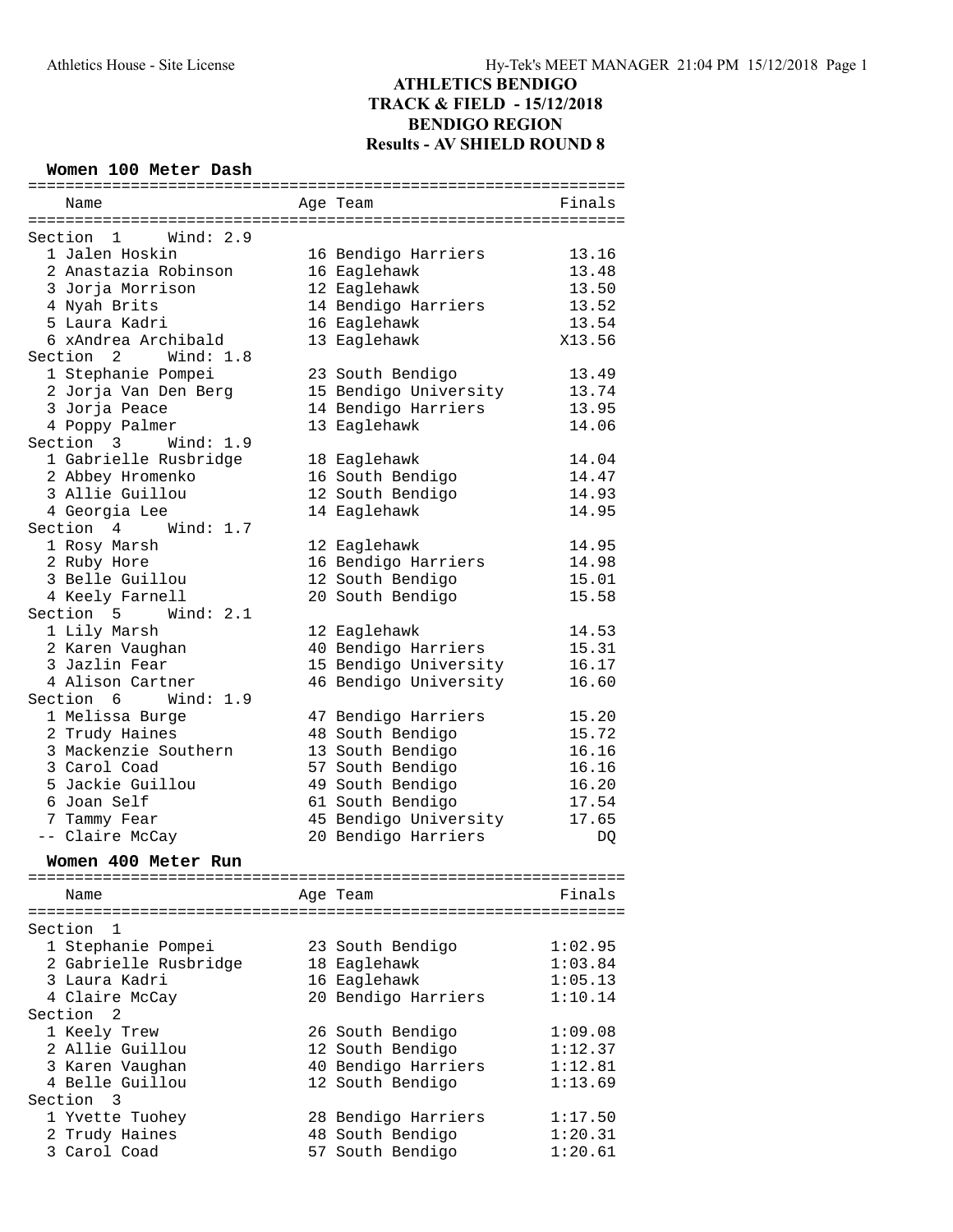Athletics House - Site License Hy-Tek's MEET MANAGER 21:04 PM 15/12/2018 Page 2

### **ATHLETICS BENDIGO TRACK & FIELD - 15/12/2018 BENDIGO REGION**

**Results - AV SHIELD ROUND 8** 4 Jackie Guillou 19 South Bendigo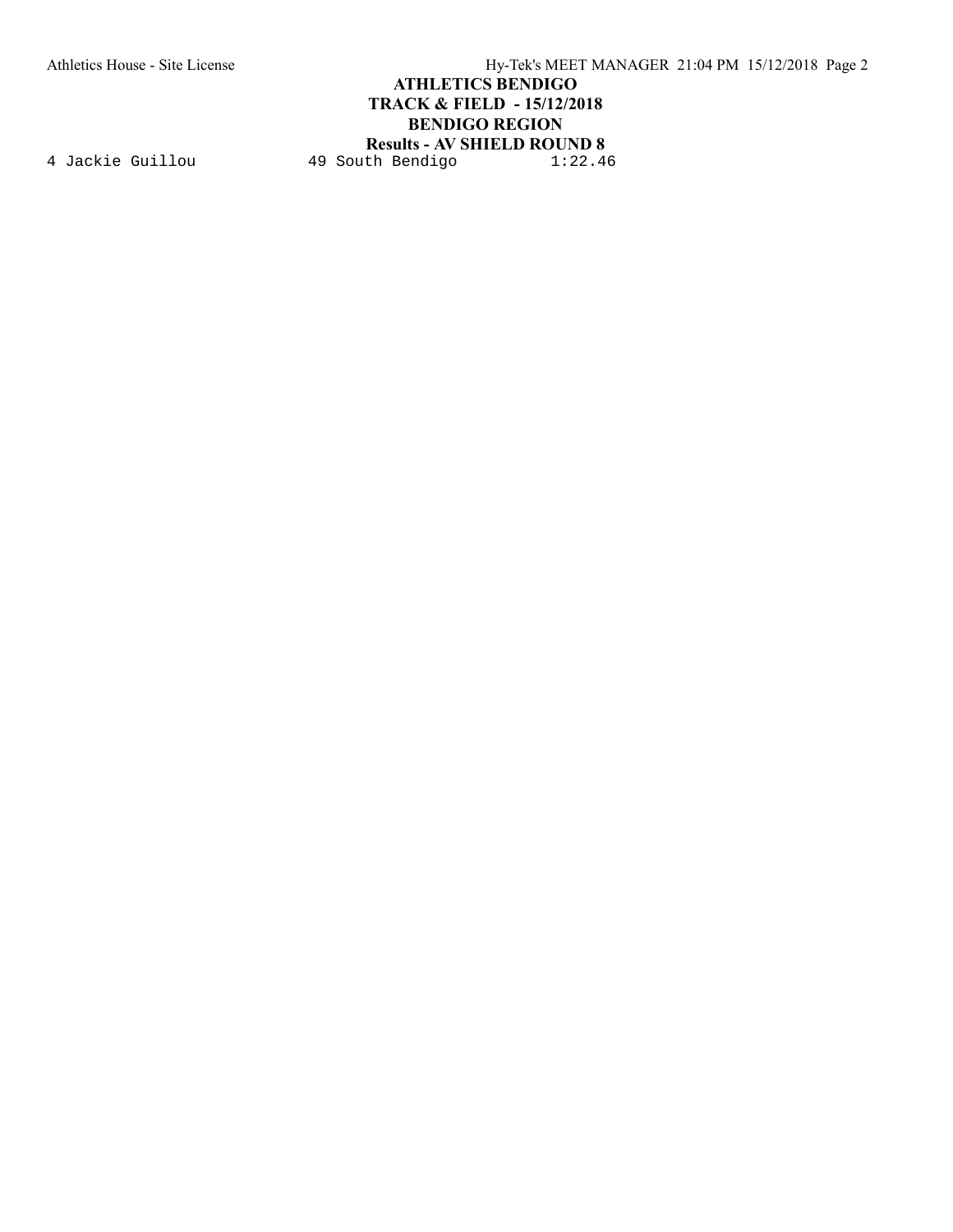### **....Women 400 Meter Run**

| 5 Debby Kirne<br>6 Anne Buckley<br>7 Brodie Vaughan<br>8 Melissa Douglas | 53 South Bendigo<br>51 Bendigo Harriers<br>10 Bendigo Harriers<br>44 Bendigo University | 1:22.93<br>1:22.95<br>1:24.18<br>1:29.38 |
|--------------------------------------------------------------------------|-----------------------------------------------------------------------------------------|------------------------------------------|
| Men 100 Meter Dash                                                       |                                                                                         |                                          |
| Name                                                                     | Age Team                                                                                | Finals                                   |
|                                                                          |                                                                                         |                                          |
| Section 1 Wind: 0.9<br>1 Kye Mason                                       | 16 Eaglehawk                                                                            | 10.96                                    |
| 2 Benjamin Powell                                                        | 17 Bendigo Harriers                                                                     | 11.36                                    |
| 3 xJamie Harrison                                                        | 18 Eaglehawk                                                                            | X11.59                                   |
| 4 James Bentley                                                          | 14 Eaglehawk                                                                            | 12.05                                    |
| Section 2<br>Wind: 1.1                                                   |                                                                                         |                                          |
| 1 Kenan Seebah                                                           | 15 Eaglehawk                                                                            | 12.02                                    |
| 2 Darcy Nelson                                                           | 17 South Bendigo                                                                        | 12.15                                    |
| 3 James Woods                                                            | 15 South Bendigo                                                                        | 12.19                                    |
| 4 Liam Gay                                                               | 14 South Bendigo                                                                        | 12.43                                    |
| 5 Oliver Muggleton                                                       | 16 South Bendigo                                                                        | 12.45                                    |
| Section 3 Wind: 2.2                                                      |                                                                                         |                                          |
| 1 Lachlan Start                                                          | 18 Eaglehawk                                                                            | 12.11                                    |
| 2 Louis Schenker                                                         | 25 Bendigo Harriers                                                                     | 12.27                                    |
| 3 Sebastyn Andrea                                                        | 13 South Bendigo                                                                        | 12.77                                    |
| 4 %Timothy Sullivan T38                                                  | 43 Eaglehawk                                                                            | 13.03                                    |
| 5 Lachlan Carr                                                           | 22 Bendigo Harriers                                                                     | 13.82                                    |
| Section 4<br>Wind: 3.0                                                   |                                                                                         |                                          |
| 1 Neil Shaw                                                              | 45 Bendigo Harriers                                                                     | 13.15                                    |
| 2 Harry Roberts                                                          | 13 Eaglehawk                                                                            | 13.26                                    |
| 3 Jeremy Vaughan                                                         | 38 Bendigo Harriers                                                                     | 13.30                                    |
| 4 Antony Langdon                                                         | 50 Eaglehawk                                                                            | 13.49                                    |
| 5 Nicholas Alexander                                                     | 14 South Bendigo                                                                        | 13.55                                    |
| 6 Kyle Hilson                                                            | 21 South Bendigo                                                                        | 14.02                                    |
| Section 5 Wind: 1.8                                                      |                                                                                         |                                          |
| 1 Christopher Kadri                                                      | 49 Eaglehawk                                                                            | 13.78                                    |
| 2 Ross Douglas                                                           | 52 Bendigo University                                                                   | 14.19                                    |
| 3 Eric Baker                                                             | 56 Bendigo Harriers                                                                     | 14.55                                    |
| 4 Logan Hromenko<br>5 Ambrose Quigley-Power                              | 13 South Bendigo                                                                        | 14.62                                    |
| 6 xJordan Start                                                          | 14 South Bendigo<br>14 Eaglehawk                                                        | 14.71<br>X14.86                          |
| Section 6<br>Wind: 2.4                                                   |                                                                                         |                                          |
| 1 xNathan Robinson                                                       | 39 Eaglehawk                                                                            | X13.76                                   |
| 2 Tanner Fear                                                            | 11 Bendigo University                                                                   | 15.59                                    |
| 3 Peter Savage                                                           | 64 Eaglehawk                                                                            | 16.21                                    |
| -- Terry Hicks                                                           | 64 Eaglehawk                                                                            | DQ                                       |
| -- Seth Hoskin                                                           | 14 Bendigo Harriers                                                                     | DQ                                       |
| -- Brett Gilligan                                                        | 41 Bendigo Harriers                                                                     | DQ                                       |
| Men 400 Meter Run                                                        |                                                                                         |                                          |
|                                                                          |                                                                                         |                                          |
| Name                                                                     | Age Team                                                                                | Finals                                   |
| Section<br>1                                                             |                                                                                         |                                          |
| 1 Benjamin Powell                                                        | 17 Bendigo Harriers                                                                     | 50.06                                    |
| 2 Jake Hilson                                                            | 19 South Bendigo                                                                        | 51.19                                    |
| 3 Kye Mason                                                              | 16 Eaglehawk                                                                            | 51.22                                    |
| 4 xJamie Harrison                                                        | 18 Eaglehawk                                                                            | X52.62                                   |

5 James Bentley 14 Eaglehawk 53.78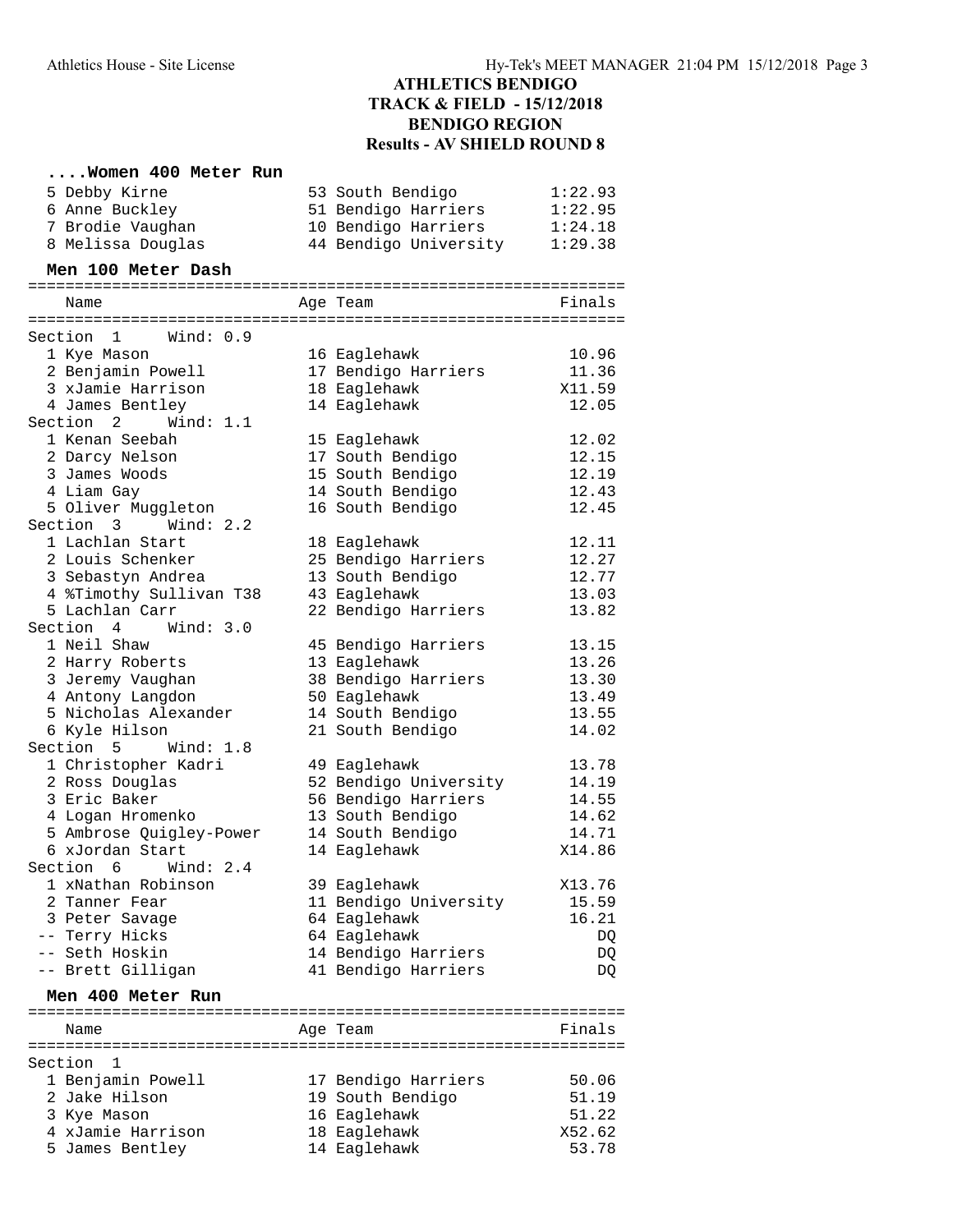## **....Men 400 Meter Run**

| Section<br>2                                    |                        |         |
|-------------------------------------------------|------------------------|---------|
| 1 Daniel Baldwin                                | 16 Bendigo Harriers    | 54.55   |
| 2 Brett Gilligan                                | 41 Bendigo Harriers    | 56.07   |
| 3 David Chisholm                                | 50 Eaglehawk           | 57.87   |
| 4 Luke Matthews                                 | 37 Bendigo Harriers    | 58.84   |
| 5 Declan Osborne                                | 17 Bendigo Harriers    | 59.58   |
| Section 3                                       |                        |         |
| 1 Sebastyn Andrea                               | 13 South Bendigo       | 1:00.13 |
| 2 Peter Curtis                                  | 24 South Bendigo       | 1:02.67 |
| 3 Terry Hicks                                   | 64 Eaglehawk           | 1:03.64 |
| 4 Jeremy Vaughan                                | 38 Bendigo Harriers    | 1:05.83 |
| 5 Antony Langdon                                | 50 Eaglehawk           | 1:06.47 |
| 6 %Timothy Sullivan T38                         | 43 Eaglehawk           | 1:18.85 |
| Section<br>4                                    |                        |         |
| 1 Ross Douglas                                  | 52 Bendigo University  | 1:09.12 |
| 2 Russell Jenkins                               | 57 Bendigo University  | 1:11.24 |
| 3 Ambrose Quigley-Power                         | 14 South Bendigo       | 1:12.03 |
| 4 Neil Shaw                                     | 45 Bendigo Harriers    | 1:14.75 |
| 5 Kevin Shanahan                                | 62 Eaglehawk           | 1:24.22 |
| Men 110 Meter Hurdles                           |                        |         |
|                                                 |                        |         |
| Name                                            | Aqe Team               | Finals  |
|                                                 |                        |         |
| Wind: $-0.2$<br>Section 1                       |                        |         |
| 1 Daniel Baldwin                                | 16 Bendigo Harriers    | 16.64   |
| 2 Peter Curtis                                  | 24 South Bendigo       | 22.31   |
| Mixed 1500 Meter Run                            |                        |         |
|                                                 |                        |         |
| Name<br>============                            | Age Team               | Finals  |
|                                                 |                        |         |
| Section <sub>1</sub>                            |                        |         |
| 1 Isaac Everett                                 | M19 Bendigo Harriers   | 4:52.90 |
| 2 Luke Matthews                                 | M37 Bendigo Harriers   | 4:56.67 |
| 3 Russell Jenkins                               | M57 Bendigo University | 4:59.55 |
| 4 Peter Cowell                                  | M55 Bendigo Harriers   | 5:12.80 |
| 5 Lachlan Carr                                  | M22 Bendigo Harriers   | 5:23.57 |
| 6 Tiffany Bussem Jorgensen W17 Bendigo Harriers |                        | 5:30.80 |
| 7 Phoebe Lonsdale<br>-- Eric Baker              | W13 Bendigo University | 5:48.65 |
|                                                 | M56 Bendigo Harriers   | DNF     |
| Section 2                                       |                        |         |
| 1 Anna De Vrieze                                | W32 South Bendigo      | 5:27.55 |
| 2 Caitlin Campbell                              | W15 South Bendigo      | 5:44.20 |
| 3 Anne Buckley                                  | W51 Bendigo Harriers   | 5:47.39 |
| 4 Yvette Tuohey                                 | W28 Bendigo Harriers   | 5:49.85 |
| 5 Melissa Douglas                               | W44 Bendigo University | 5:54.05 |
| 6 Abbey Cartner                                 | W11 Bendigo University | 6:10.33 |
| 7 Debby Kirne                                   | W53 South Bendigo      | 6:10.56 |
| 8 Alison Cartner                                | W46 Bendigo University | 6:11.92 |
| 9 Ruby Hore                                     | W16 Bendigo Harriers   | 6:55.40 |
| 10 Jennifer Payne                               | W62 South Bendigo      | 7:21.08 |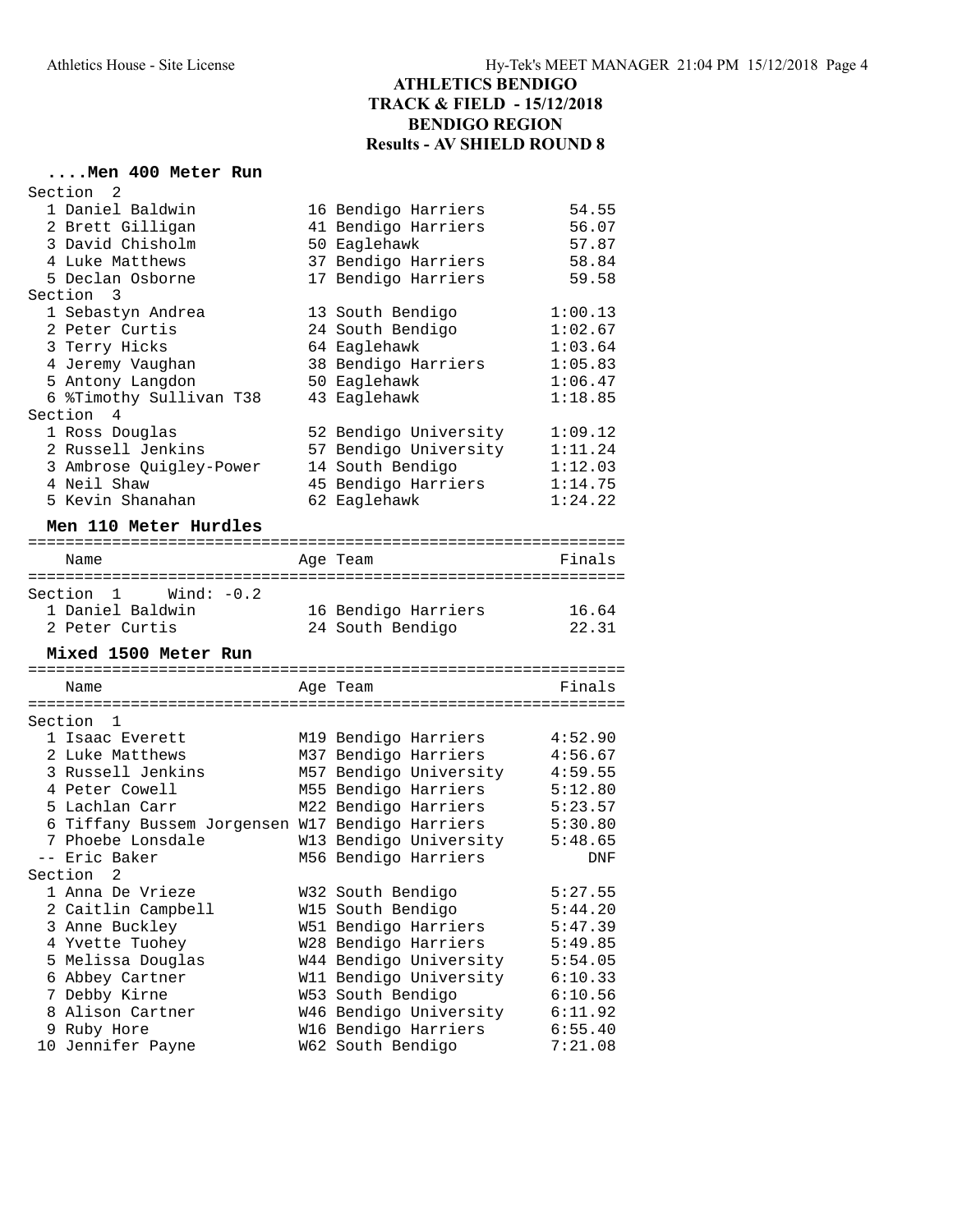| Mixed 80 Meter Hurdles                                                              |                                                                                             |                                              |
|-------------------------------------------------------------------------------------|---------------------------------------------------------------------------------------------|----------------------------------------------|
| ==============================<br>Name                                              | ==========<br>Age Team                                                                      | Finals                                       |
| Wind: 0.8<br>Section<br>1<br>1 Mackenzie Southern<br>Mixed 100 Meter Hurdles        | W13 South Bendigo                                                                           | 21.12                                        |
| -----------------------------<br>Name                                               |                                                                                             | Finals                                       |
|                                                                                     | Age Team                                                                                    |                                              |
| 1 Antony Langdon                                                                    | M50 Eaglehawk                                                                               | 22.56                                        |
| Mixed 2000 Meter Steeplechase                                                       |                                                                                             |                                              |
| Name                                                                                | Age Team                                                                                    | Finals                                       |
| ---------<br>Section<br>1                                                           |                                                                                             |                                              |
| 1 Taryn Furletti<br>2 Corey Heagney<br>3 Tanner Fear                                | W15 South Bendigo<br>M15 Eaglehawk<br>M11 Bendigo University                                | 7:34.38<br>8:05.86<br>8:59.75                |
| 4 Andrea Smith<br>5 Kevin Shanahan<br>6 Phoebe Lonsdale<br>7 Alison Cartner         | W43 Bendigo University<br>M62 Eaglehawk<br>W13 Bendigo University<br>W46 Bendigo University | 9:32.74<br>9:33.61<br>9:48.82<br>10:07.46    |
| 8 Jazlin Fear<br>9 Maya Kadri<br>10 Ruby Hore                                       | W15 Bendigo University<br>W14 Eaglehawk<br>W16 Bendigo Harriers                             | 10:30.46<br>10:38.80<br>10:50.26             |
| 11 Emily Heislers<br>12 Sandra Kadri<br>13 Kathryn Heagney<br>14 Tammy Fear         | W17 Eaglehawk<br>W48 Eaglehawk<br>W68 Eaglehawk<br>W45 Bendigo University                   | 10:53.15<br>11:11.47<br>11:12.36<br>11:30.39 |
| Mixed 3000 Meter Steeplechase                                                       |                                                                                             |                                              |
| Name                                                                                | Age Team                                                                                    | Finals                                       |
| 1 Lachlan Carr<br>2 David Heislers                                                  | M22 Bendigo Harriers<br>M53 Bendigo University                                              | 13:17.38<br>13:29.32                         |
| Mixed 4x100 Meter Relay                                                             |                                                                                             |                                              |
| Team                                                                                |                                                                                             | Finals                                       |
| ' B'<br>1 Eaglehawk<br>1) %Timothy Sullivan 43                                      | 2) Lachlan Start 18                                                                         | 49.88                                        |
| 3) Kenan Seebah 15<br>2 South Bendigo 'A'<br>1) Oliver Muggleton 16                 | 4) James Bentley 14<br>2) Liam Gay 14                                                       | 51.32                                        |
| 3) Logan Hromenko 13<br>3 South Bendigo<br>$\cdot$ B $\cdot$<br>1) Keely Farnell 20 | 4) Sebastyn Andrea 13<br>2) Abbey Hromenko 16                                               | 56.79                                        |
| 3) Ella Dee Farnell 17<br>4 Eaglehawk<br>$\cdot$ 'C'                                | 4) Keely Trew 26                                                                            | 57.14                                        |
| 1) Gabrielle Rusbridge 18<br>3) Georgia Lee 14<br>5 Eaglehawk<br>'' A '             | 2) Olivia Graham 18<br>4) Laura Kadri 16                                                    | X57.23                                       |
| 1) xAndrea Archibald 13<br>3) Lily Marsh 12                                         | 2) Rosy Marsh 12<br>4) Jorja Morrison 12                                                    |                                              |
| 6 South Bendigo<br>$^{\prime}$ C $^{\prime}$                                        |                                                                                             | 1:05.30                                      |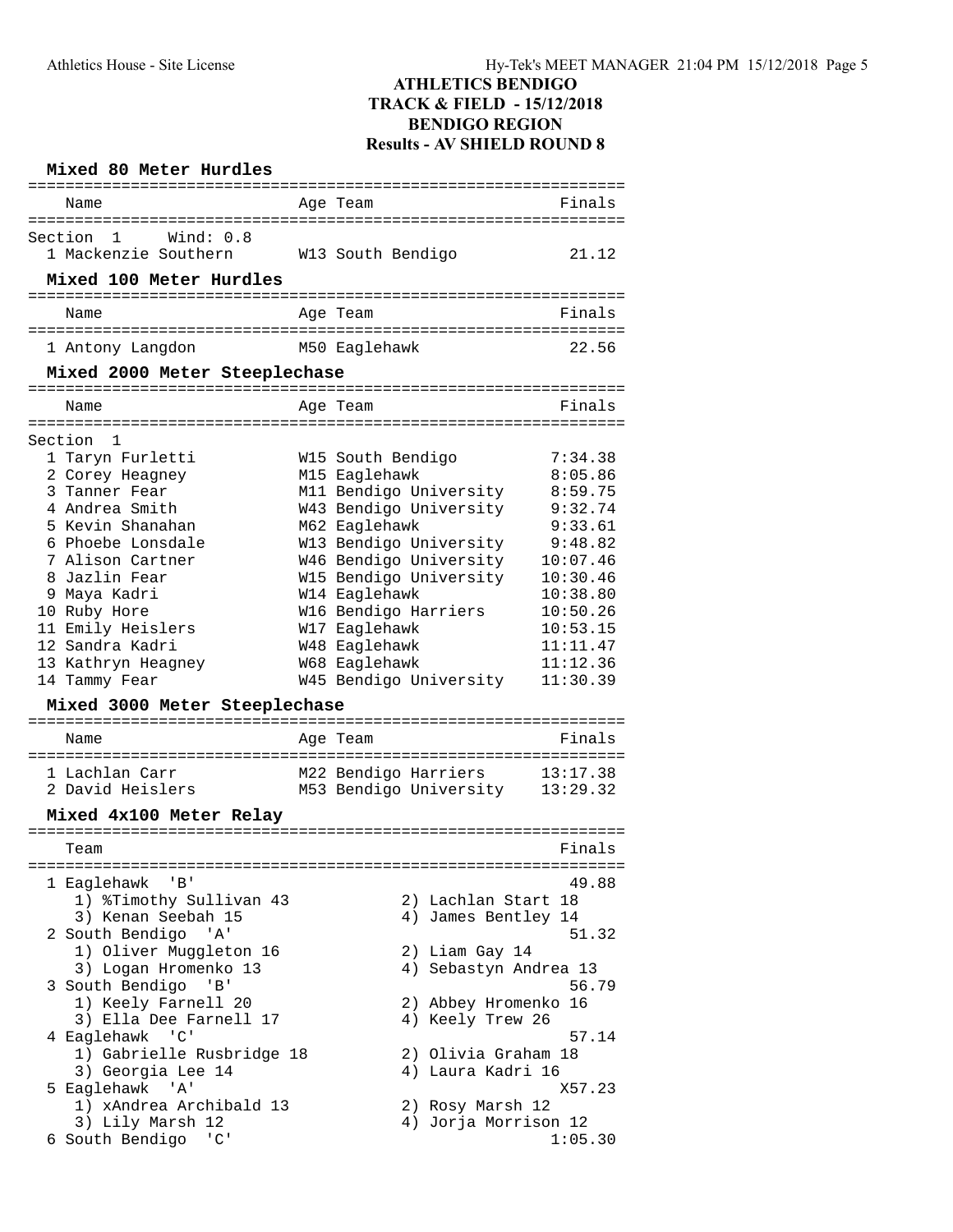|        | Mixed 4x100 Meter Relay            |                                           |                   |                                  |
|--------|------------------------------------|-------------------------------------------|-------------------|----------------------------------|
|        | 1) Carol Coad 57                   | 2) Joan Self 61                           |                   |                                  |
|        | 3) Jackie Guillou 49               | 4) Trudy Haines 48                        |                   |                                  |
|        | Mixed Pole Vault                   |                                           |                   |                                  |
|        | Name                               | Age Team                                  | Finals            |                                  |
|        |                                    |                                           |                   |                                  |
| Flight | -1                                 |                                           |                   |                                  |
|        | 1 James Woods                      | M15 South Bendigo                         | 4.05m             |                                  |
|        | Flight 2                           |                                           |                   |                                  |
|        | 1 Peter Curtis                     | M24 South Bendigo                         | 2.40m             |                                  |
|        | 1 Logan Hromenko                   | M13 South Bendigo                         | 2.40 <sub>m</sub> |                                  |
|        | 3 Trudy Haines                     | W48 South Bendigo                         | 1.80m             |                                  |
|        | Mixed Long Jump                    |                                           |                   |                                  |
|        | Name                               | Age Team                                  | Finals            | Wind                             |
| Flight | 1                                  |                                           |                   |                                  |
|        | 1 Christopher Kadri                | M49 Eaglehawk                             | 4.27m             | $-0.9$                           |
|        | 2 xAndrea Archibald                | W13 Eaglehawk                             | X4.00m            | $+0.0$                           |
|        | 3 xJordan Start                    | M14 Eaglehawk                             | $X3.96m - 0.6$    |                                  |
|        | 4 Caitlin Campbell                 | W15 South Bendigo                         | 3.49m             | $-1.5$                           |
|        | 5 Tammy Fear                       | W45 Bendigo University                    | 3.33m             | $-1.0$                           |
|        | 6 Brodie Vaughan                   | W10 Bendigo Harriers                      | 2.92m             | $+0.0$                           |
| Flight | 2                                  |                                           |                   |                                  |
|        | 1 Corey Heagney                    | M15 Eaglehawk                             | 5.75m             | $-0.9$                           |
|        | 2 Jeremy Vaughan                   | M38 Bendigo Harriers                      | $4.73m - 0.6$     |                                  |
|        | 3 Neil Shaw                        | M45 Bendigo Harriers                      | 4.47m             | 1.7                              |
|        | 4 Maya Kadri                       | W14 Eaglehawk                             | 4.23m             | $-1.2$                           |
|        | 5 David Heislers                   | M53 Bendigo University                    | 3.94m             | $+0.0$                           |
|        | 6 Antony Langdon                   | M50 Eaglehawk                             | 3.90 <sub>m</sub> | $-0.4$                           |
|        | 7 Nyah Brits                       | W14 Bendigo Harriers                      | 3.80 <sub>m</sub> | $-1.4$<br>$+0.0$                 |
|        | 8 Karen Vaughan<br>9 Belle Guillou | W40 Bendigo Harriers<br>W12 South Bendigo | 3.70m<br>3.67m    | $-1.0$                           |
|        | 10 Jazlin Fear                     | W15 Bendigo University                    | 3.65m             | $-0.7$                           |
|        | 11 Ross Douglas                    | M52 Bendigo University                    | 3.62m             | $+0.0$                           |
|        | 12 Allie Guillou                   | W12 South Bendigo                         | 3.61m             | $+0.0$                           |
|        | 13 Melissa Burge                   | W47 Bendigo Harriers                      | 3.40m             | $+0.0$                           |
|        | 14 Tanner Fear                     | M11 Bendigo University                    | 3.36m             | $-2.0$                           |
|        | 15 Leah Langtree                   | W42 Eaglehawk                             | $3.33m + 0.0$     |                                  |
|        | 16 Trudy Haines                    | W48 South Bendigo                         | 3.30m             | $+0.0$                           |
|        | 17 Carol Coad                      | W57 South Bendigo                         | 3.02m             | $-0.4$                           |
|        | 18 Joan Self                       | W61 South Bendigo                         | 2.95m             | $-\,0$ . $9$                     |
|        | Flight 3                           |                                           |                   |                                  |
|        | 1 Lachlan Start                    | M18 Eaglehawk                             | 6.01m             | $-1.5$                           |
|        | 2 Brett Gilligan                   | M41 Bendigo Harriers                      | 5.57m             | $-1.7$                           |
|        | 3 James Woods                      | M15 South Bendigo                         | 5.46m             | $-0.8$                           |
|        | 4 Kenan Seebah                     | M15 Eaglehawk                             | 5.18m             | $-2.4$                           |
|        | 5 Liam Gay                         | M14 South Bendigo                         | 4.84m             | $-0.6$                           |
|        | 6 Oliver Muggleton                 | M16 South Bendigo                         | 4.77m             | $-2.1$                           |
|        | 7 Peter Curtis                     | M24 South Bendigo                         | 4.72m             | $-0.9$                           |
|        | 8 Seth Hoskin                      | M14 Bendigo Harriers                      | 4.67m             | $-1.5$                           |
|        | 9 Jorja Morrison                   | W12 Eaglehawk                             | 4.59m             | $\sim0$ . $2$                    |
|        | 10 Jalen Hoskin                    | W16 Bendigo Harriers                      | 4.54m             | $-1.6$                           |
|        | 11 Harry Roberts                   | M13 Eaglehawk                             | 4.46m             | $-1.5$                           |
|        | 12 Sebastyn Andrea                 | M13 South Bendigo                         | 4.41m             | $-1.3$                           |
|        | 13 Abbey Hromenko                  | W16 South Bendigo                         | 4.40m             | $\textcolor{red}{\mathbf{-1.4}}$ |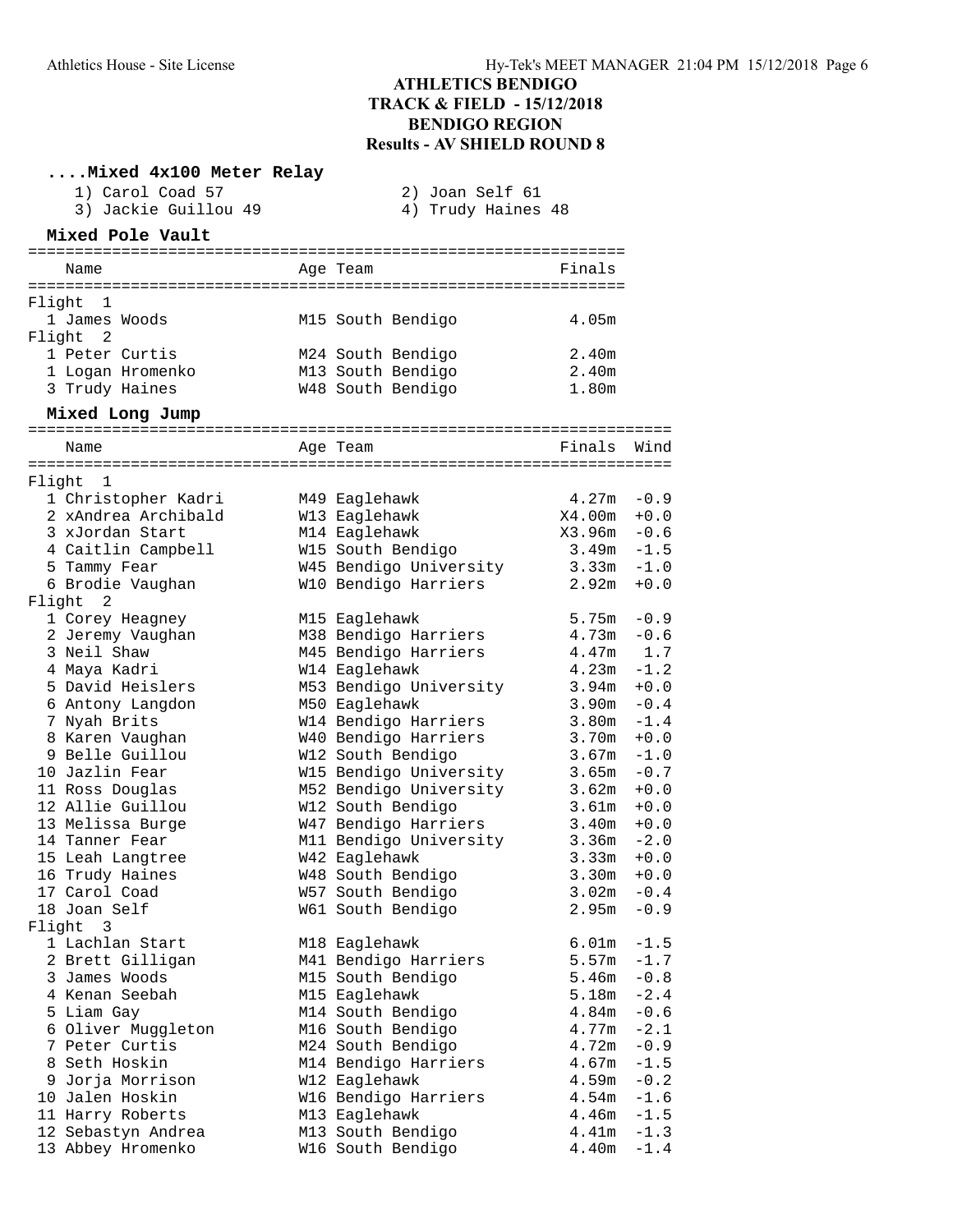# **....Mixed Long Jump**

| 14 Claire McCay<br>15 Poppy Palmer | W20 Bendigo Harriers<br>W13 Eaglehawk | $4.35m - 1.5$<br>$4.00m - 1.1$ |  |
|------------------------------------|---------------------------------------|--------------------------------|--|
| Mixed Shot Put                     |                                       |                                |  |
|                                    |                                       | Finals                         |  |
| Name                               | Age Team                              |                                |  |
| Flight 1                           |                                       |                                |  |
| 1 James Bentley                    | M14 Eaglehawk                         | 11.10m                         |  |
| 2 Poppy Palmer                     | W13 Eaglehawk                         | 9.41m                          |  |
| 3 Claire McCay                     | W20 Bendigo Harriers                  | 8.39m                          |  |
| 4 Olivia Graham                    | W18 Eaglehawk                         | 8.32m                          |  |
| 5 Louis Schenker                   | M25 Bendigo Harriers                  | 8.09 <sub>m</sub>              |  |
| 6 Tiahna Robinson                  | W14 Bendigo Harriers                  | 8.03m                          |  |
| 7 Neil Shaw                        | M45 Bendigo Harriers                  | 7.99m                          |  |
| 8 Craig Graham                     | M53 Eaglehawk                         | 7.82m                          |  |
| Flight 2                           |                                       |                                |  |
| 1 Gabrielle Rusbridge              | W18 Eaglehawk                         | 6.45m                          |  |
| 2 Amanda Robinson                  | W39 Bendigo Harriers                  | 6.12m                          |  |
| 3 Amber Fox                        | W11 South Bendigo                     | 6.03m                          |  |
| 4 Lily Marsh                       | W12 Eaglehawk                         | 5.59m                          |  |
| 5 Barbara Bryant                   | W64 Eaglehawk                         | 5.29m                          |  |
| 6 %Timothy Sullivan F00            | M43 Eaglehawk                         | 5.26m                          |  |
| 7 Annette Curtis                   | W62 South Bendigo                     | 4.98m                          |  |
| 8 Rosy Marsh                       | W12 Eaglehawk                         | 4.95m                          |  |
| 9 Wendy Ennor                      | W61 Eaglehawk                         | 4.56m                          |  |
| 10 Jennifer Payne                  | W62 South Bendigo                     | 4.27m                          |  |
| -- John Carter                     | M68 South Bendigo                     | FOUL                           |  |
| Flight 3                           |                                       |                                |  |
| 1 Ross Douglas                     | M52 Bendigo University                | 7.89m                          |  |
| 2 Ruby Hore                        | W16 Bendigo Harriers                  | 7.72m                          |  |
| 3 Joan Self                        | W61 South Bendigo                     | 7.42m                          |  |
| 3 Peter Savage                     | M64 Eaglehawk                         | 7.42m                          |  |
| 3 Martin Fryer                     | M74 Eaglehawk                         | 7.42m                          |  |
| 6 Eric Baker                       | M56 Bendigo Harriers                  | 7.17m                          |  |
| 7 Jeremy Vaughan                   | M38 Bendigo Harriers                  | 7.09m                          |  |
| 8 Christopher Kadri                | M49 Eaglehawk                         | 6.39m                          |  |
| 9 Keely Farnell                    | W20 South Bendigo                     | $6.17m$                        |  |
| 10 Melissa Burge                   | W47 Bendigo Harriers                  | 6.15m                          |  |
| Mixed Javelin Throw                |                                       |                                |  |
| Name                               | Age Team                              | Finals                         |  |
|                                    |                                       |                                |  |
| Flight<br>1                        |                                       |                                |  |
| 1 Ruby Hore                        | W16 Bendigo Harriers                  | 25.11m                         |  |
| 2 Ross Douglas                     | M52 Bendigo University                | 23.27m                         |  |
| 3 Maya Kadri                       | W14 Eaglehawk                         | 23.16m                         |  |
| 4 Ella Dee Farnell                 | W17 South Bendigo                     | 21.60m                         |  |
| 5 Peter Savage                     | M64 Eaglehawk                         | 20.54m                         |  |
| 6 Kevin Shanahan                   | M62 Eaglehawk                         | 19.57m                         |  |
| 7 Logan Hromenko                   | M13 South Bendigo                     | 16.84m                         |  |
| 8 Joan Self                        | W61 South Bendigo                     | 16.82m                         |  |
| 9 Melissa Burge                    | W47 Bendigo Harriers                  | 16.80m                         |  |
| 10 Leah Langtree                   | W42 Eaglehawk                         | 16.65m                         |  |
| 11 Martin Fryer                    | M74 Eaglehawk                         | 16.38m                         |  |
| 12 Carol Coad                      | W57 South Bendigo                     | 15.61m                         |  |
| 13 Trudy Haines                    | W48 South Bendigo                     | 15.45m                         |  |